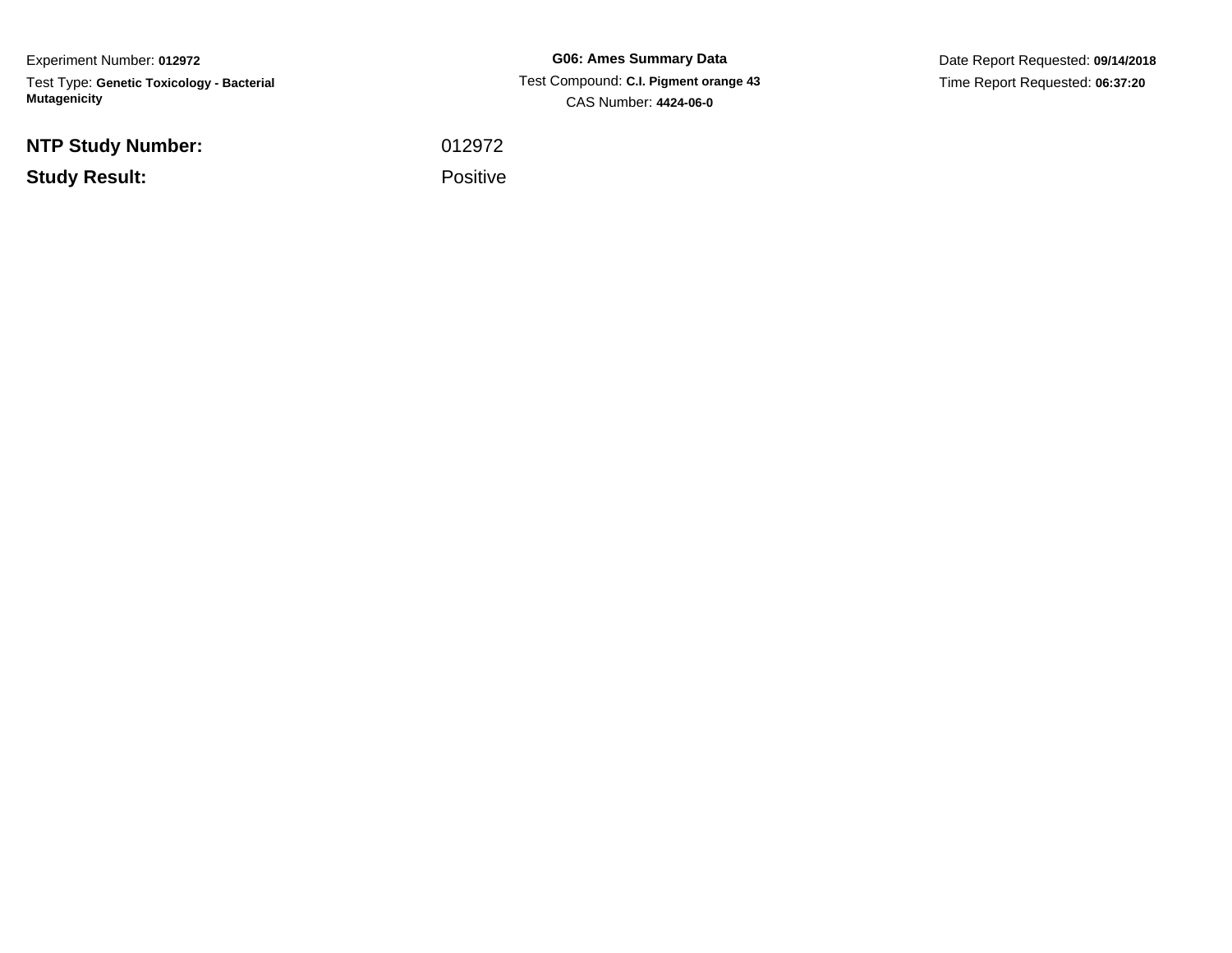Test Type: **Genetic Toxicology - Bacterial Mutagenicity**

## **G06: Ames Summary Data** Test Compound: **C.I. Pigment orange 43**CAS Number: **4424-06-0**

Date Report Requested: **09/14/2018**Time Report Requested: **06:37:20**

|                               |                   |                   | Strain: TA100                |                        |                              |
|-------------------------------|-------------------|-------------------|------------------------------|------------------------|------------------------------|
| Dose (ug/Plate)               | <b>Without S9</b> | <b>Without S9</b> | <b>With 10% Rat S9</b>       | <b>With 10% Rat S9</b> | With 10% Hamster S9          |
| Vehicle Control <sup>1</sup>  | $85 \pm 0.7$      | $120 \pm 1.5$     | $90 \pm 7.3$                 | $102 \pm 9.0$          | $86 \pm 10.0$                |
| 100.0                         | $89 \pm 2.4$      | $105 \pm 0.3$     | $98 \pm 7.3$                 | $100 \pm 6.2$          | $84 \pm 5.2$                 |
| 333.0                         | $84 \pm 2.7$      | $113 \pm 7.2$     | 94 ± 2.7 <sup><i>p</i></sup> | $117 \pm 10.5^p$       | $109 \pm 14.4^p$             |
| 1000.0                        | $110 \pm 4.1^p$   | $104 \pm 5.4^p$   | $102 \pm 3.5^p$              | $132 \pm 21.4^p$       | 92 ± 6.5 <sup><i>p</i></sup> |
| 3333.0                        | $116 \pm 11.9^p$  | $106 \pm 5.8^p$   | $100 \pm 4.9^p$              | 91 ± $4.5^p$           | $93 \pm 11.8$ <sup>p</sup>   |
| 5000.0                        | $116 \pm 10.2^p$  | $108 \pm 9.0^p$   | $113 \pm 0.6^p$              | $107 \pm 2.4^p$        | $108 \pm 6.3^p$              |
| <b>Trial Summary</b>          | Negative          | Negative          | Negative                     | Negative               | Negative                     |
| Positive Control <sup>2</sup> |                   |                   |                              |                        | $1407 \pm 16.7$              |
| Positive Control <sup>3</sup> |                   |                   | $1425 \pm 15.9$              | $1538 \pm 16.3$        |                              |
| Positive Control <sup>4</sup> | $1071 \pm 42.0$   | $1286 \pm 16.3$   |                              |                        |                              |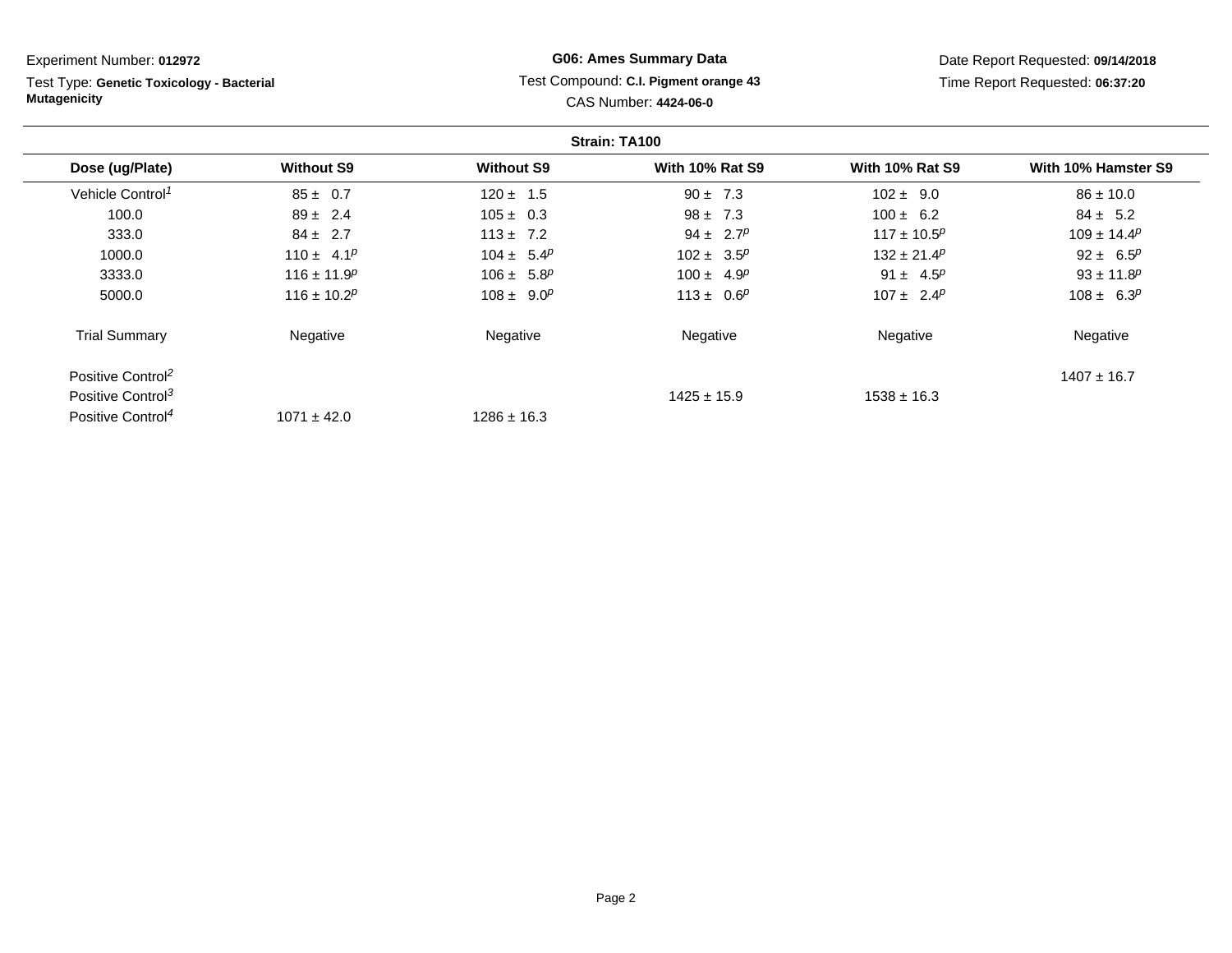Test Type: **Genetic Toxicology - Bacterial Mutagenicity**

## **G06: Ames Summary Data** Test Compound: **C.I. Pigment orange 43**CAS Number: **4424-06-0**

Date Report Requested: **09/14/2018**Time Report Requested: **06:37:20**

|                               | With 10% Hamster S9          |
|-------------------------------|------------------------------|
| Dose (ug/Plate)               |                              |
| Vehicle Control <sup>1</sup>  | $101 \pm 2.7$                |
| 100.0                         | $99 \pm 6.0$                 |
| 333.0                         | 97 ± 2.2 <sup><i>p</i></sup> |
| 1000.0                        | 110 ± $8.2^p$                |
| 3333.0                        | $103 \pm 6.8^p$              |
| 5000.0                        | $102 \pm 5.6^p$              |
| <b>Trial Summary</b>          | Negative                     |
| Positive Control <sup>2</sup> | $1150 \pm 17.2$              |
| Positive Control <sup>3</sup> |                              |
| Positive Control <sup>4</sup> |                              |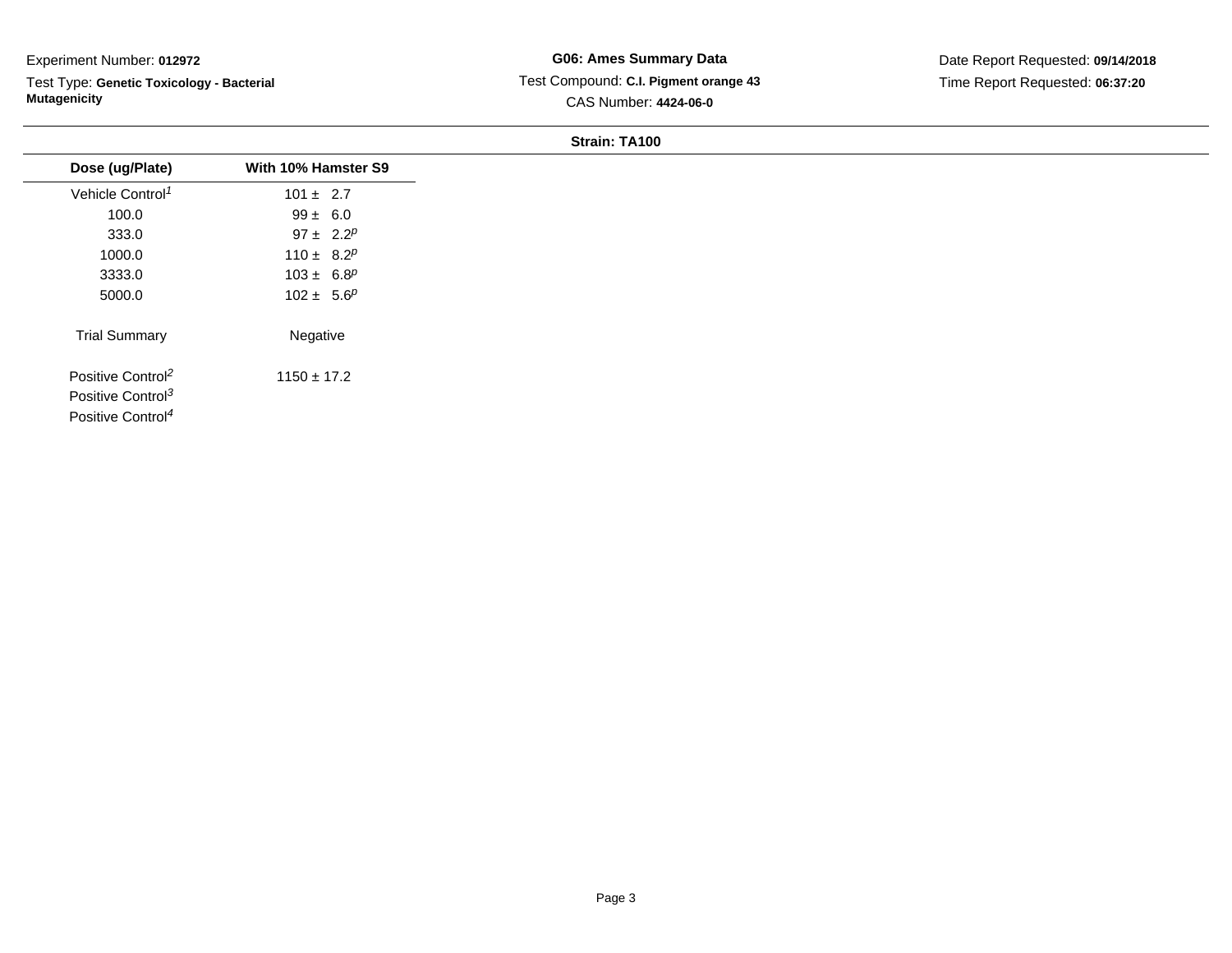Test Type: **Genetic Toxicology - Bacterial Mutagenicity**

## **G06: Ames Summary Data** Test Compound: **C.I. Pigment orange 43**CAS Number: **4424-06-0**

Date Report Requested: **09/14/2018**Time Report Requested: **06:37:20**

|                               |                        |                   | Strain: TA1535         |                        |                     |
|-------------------------------|------------------------|-------------------|------------------------|------------------------|---------------------|
| Dose (ug/Plate)               | <b>Without S9</b>      | <b>Without S9</b> | <b>With 10% Rat S9</b> | <b>With 10% Rat S9</b> | With 10% Hamster S9 |
| Vehicle Control <sup>1</sup>  | $15 \pm 2.9$           | $22 \pm 1.8$      | $7 \pm 1.0$            | $11 \pm 2.3$           | $9 \pm 2.6$         |
| 100.0                         | $19 \pm 1.0$           | $22 \pm 2.6$      | $15 \pm 2.8$           | $7 \pm 1.2$            | $9 + 2.9$           |
| 333.0                         | $22 \pm 0.7$           | $20 \pm 0.7$      | $19 \pm 5.0^p$         | $17 \pm 4.2^p$         | $11 \pm 1.8^p$      |
| 1000.0                        | $31 \pm 2.6^p$         | $19 \pm 3.0^p$    | $25 \pm 2.9^p$         | $8 \pm 2.1^p$          | $16 \pm 3.2^p$      |
| 3333.0                        | $21 \pm 1.5^p$         | $26 \pm 4.2^p$    | $19 \pm 8.5^p$         | $14 \pm 1.0^p$         | $23 \pm 7.6^p$      |
| 5000.0                        | $42 \pm 4.0^p$         | $24 \pm 11.1^p$   | $31 \pm 9.3^p$         | $9 \pm 1.5^p$          | $9 \pm 4.0^{p}$     |
| <b>Trial Summary</b>          | <b>Weakly Positive</b> | Negative          | <b>Weakly Positive</b> | Negative               | Equivocal           |
| Positive Control <sup>2</sup> |                        |                   |                        |                        | $99 \pm 3.2$        |
| Positive Control <sup>3</sup> |                        |                   | $80 \pm 11.0$          | $131 \pm 14.2$         |                     |
| Positive Control <sup>4</sup> | $967 \pm 33.4$         | $1066 \pm 19.4$   |                        |                        |                     |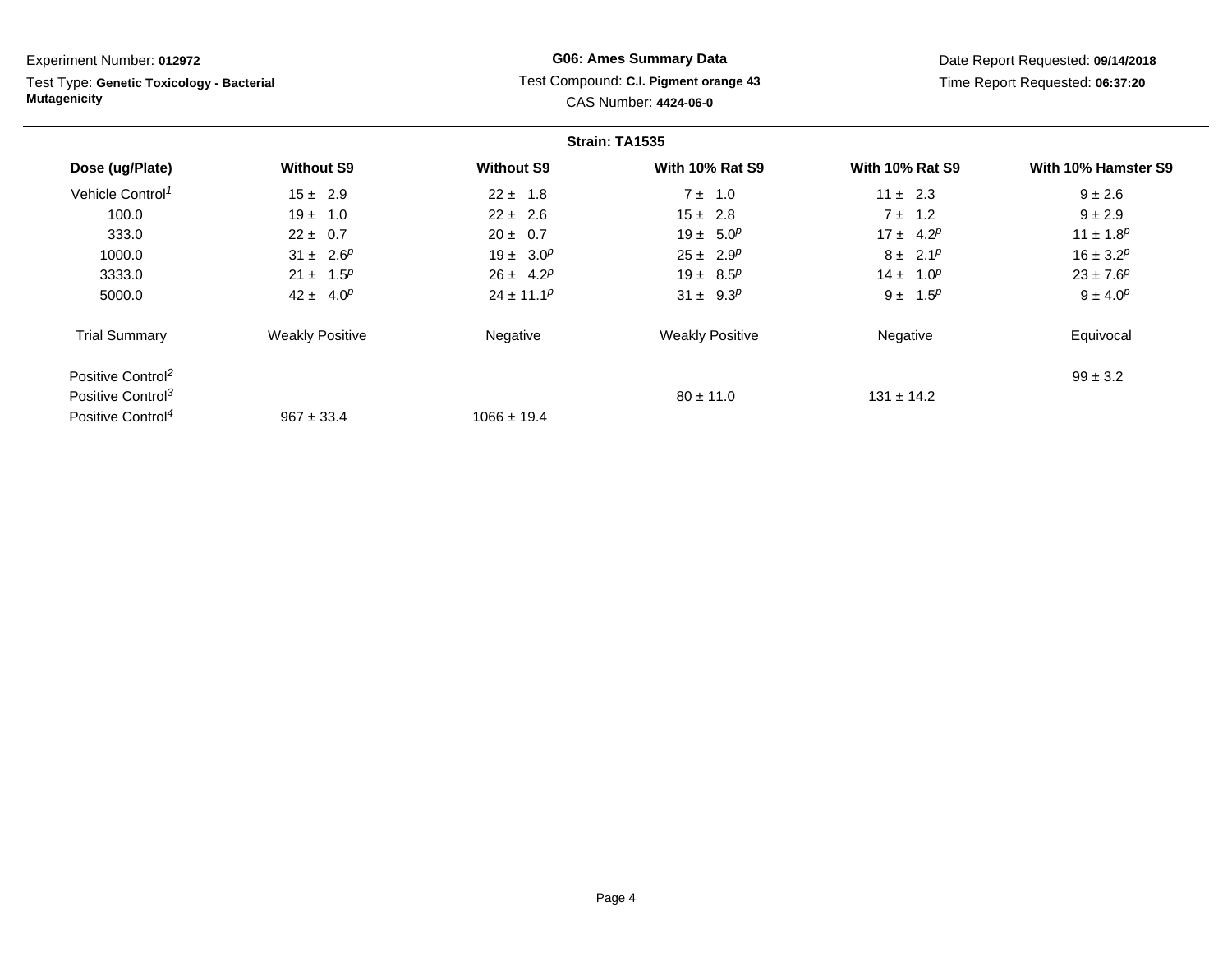Test Type: **Genetic Toxicology - Bacterial Mutagenicity**

# **G06: Ames Summary Data** Test Compound: **C.I. Pigment orange 43**CAS Number: **4424-06-0**

Date Report Requested: **09/14/2018**Time Report Requested: **06:37:20**

| Dose (ug/Plate)               | With 10% Hamster S9 |
|-------------------------------|---------------------|
| Vehicle Control <sup>1</sup>  | $11 \pm 2.0$        |
| 100.0                         | $12 \pm 2.5$        |
| 333.0                         | $11 \pm 1.5^p$      |
| 1000.0                        | $11 \pm 1.8^p$      |
| 3333.0                        | $15 \pm 1.3^p$      |
| 5000.0                        | $12 \pm 1.2^p$      |
| <b>Trial Summary</b>          | Negative            |
| Positive Control <sup>2</sup> | $112 \pm 7.5$       |
| Positive Control <sup>3</sup> |                     |
| Positive Control <sup>4</sup> |                     |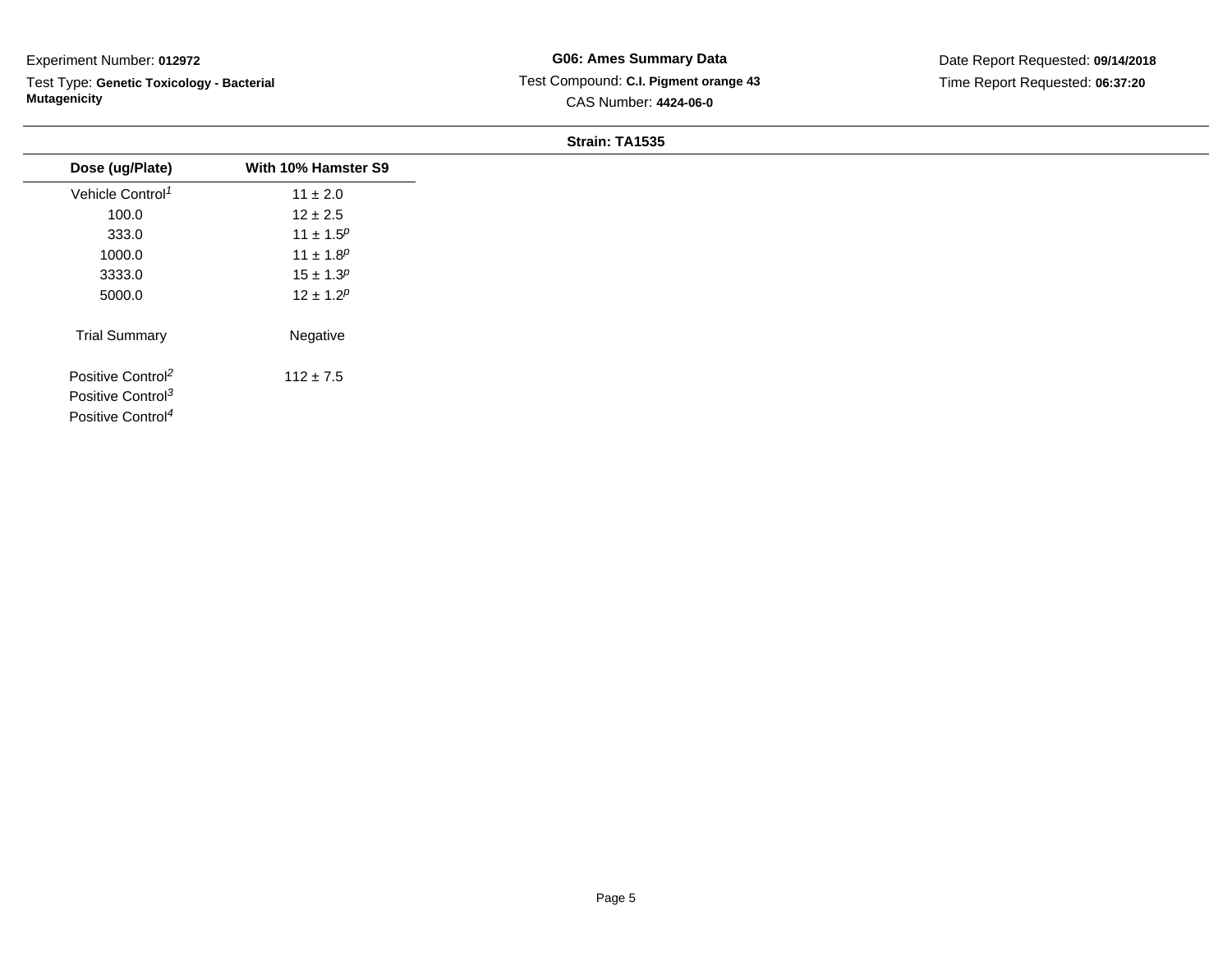Test Type: **Genetic Toxicology - Bacterial Mutagenicity**

# **G06: Ames Summary Data** Test Compound: **C.I. Pigment orange 43**CAS Number: **4424-06-0**

Date Report Requested: **09/14/2018**Time Report Requested: **06:37:20**

|                               |                             |                             | <b>Strain: TA97</b>    |                        |                              |
|-------------------------------|-----------------------------|-----------------------------|------------------------|------------------------|------------------------------|
| Dose (ug/Plate)               | <b>Without S9</b>           | <b>Without S9</b>           | <b>With 10% Rat S9</b> | <b>With 10% Rat S9</b> | With 10% Hamster S9          |
| Vehicle Control <sup>1</sup>  | $80 \pm 0.9$                | $111 \pm 2.6$               | $119 \pm 8.0$          | $136 \pm 5.0$          | $111 \pm 3.5$                |
| 10.0                          |                             | $111 \pm 0.6$               |                        |                        |                              |
| 33.0                          |                             | $118 \pm 4.6$               |                        |                        |                              |
| 100.0                         | $181 \pm 12.4$              | $138 \pm 4.7$               | $125 \pm 4.9$          | $130 \pm 10.7$         | $102 \pm 4.7$                |
| 333.0                         | $280 \pm 8.5$               | $275 \pm 4.5$               | $121 \pm 2.3^p$        | $122 \pm 1.8^p$        | 92 ± 6.7 <sup><i>p</i></sup> |
| 1000.0                        | $333 \pm 6.1^p$             | $356 \pm 22.8$ <sup>p</sup> | $132 \pm 4.8^p$        | $134 \pm 6.3^p$        | $104 \pm 6.0^p$              |
| 3333.0                        | $339 \pm 8.2^p$             | $340 \pm 25.0^p$            | $131 \pm 2.9^p$        | $134 \pm 12.7^p$       | $130 \pm 10.0^p$             |
| 5000.0                        | $344 \pm 19.8$ <sup>p</sup> | $266 \pm 12.7^p$            | $123 \pm 4.4^p$        | $138 \pm 0.7^p$        | $143 \pm 11.2^p$             |
| <b>Trial Summary</b>          | Positive                    | Positive                    | Negative               | Negative               | Negative                     |
| Positive Control <sup>2</sup> |                             |                             |                        |                        | $867 \pm 31.3$               |
| Positive Control <sup>3</sup> |                             |                             | $1031 \pm 36.2$        | $1054 \pm 38.8$        |                              |
| Positive Control <sup>5</sup> | $1012 \pm 17.0$             | $672 \pm 78.2$              |                        |                        |                              |

Page 6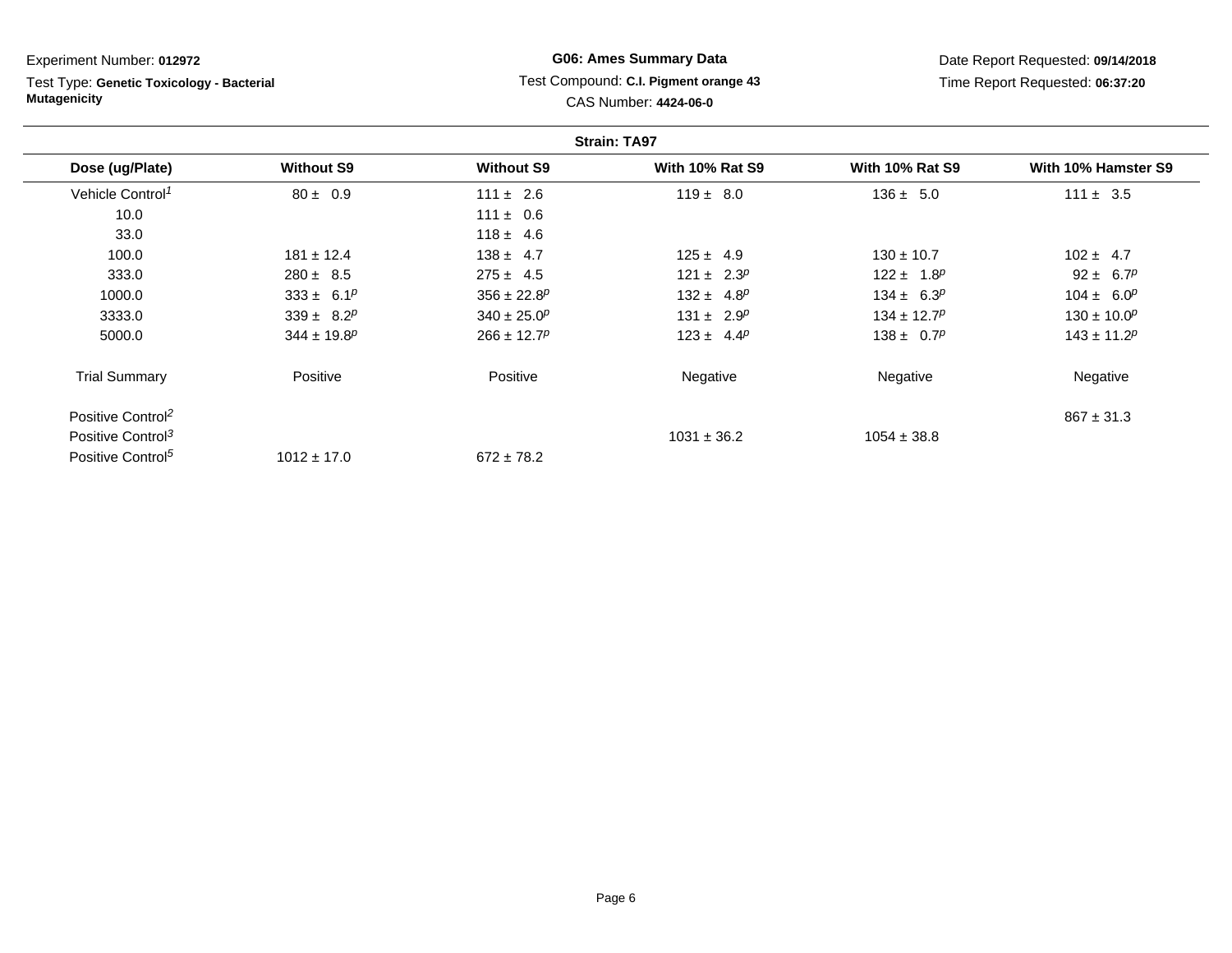Test Type: **Genetic Toxicology - Bacterial Mutagenicity**

### **G06: Ames Summary Data** Test Compound: **C.I. Pigment orange 43**CAS Number: **4424-06-0**

| Dose (ug/Plate)               | With 10% Hamster S9 |
|-------------------------------|---------------------|
| Vehicle Control <sup>1</sup>  | $124 \pm 5.9$       |
| 10.0                          |                     |
| 33.0                          |                     |
| 100.0                         | $114 \pm 4.0$       |
| 333.0                         | $125 \pm 1.9^p$     |
| 1000.0                        | 121 ± $8.2^p$       |
| 3333.0                        | $145 \pm 7.3^p$     |
| 5000.0                        | $125 \pm 5.3^p$     |
| <b>Trial Summary</b>          | Negative            |
| Positive Control <sup>2</sup> | $668 \pm 23.3$      |
| Positive Control <sup>3</sup> |                     |
| Positive Control <sup>5</sup> |                     |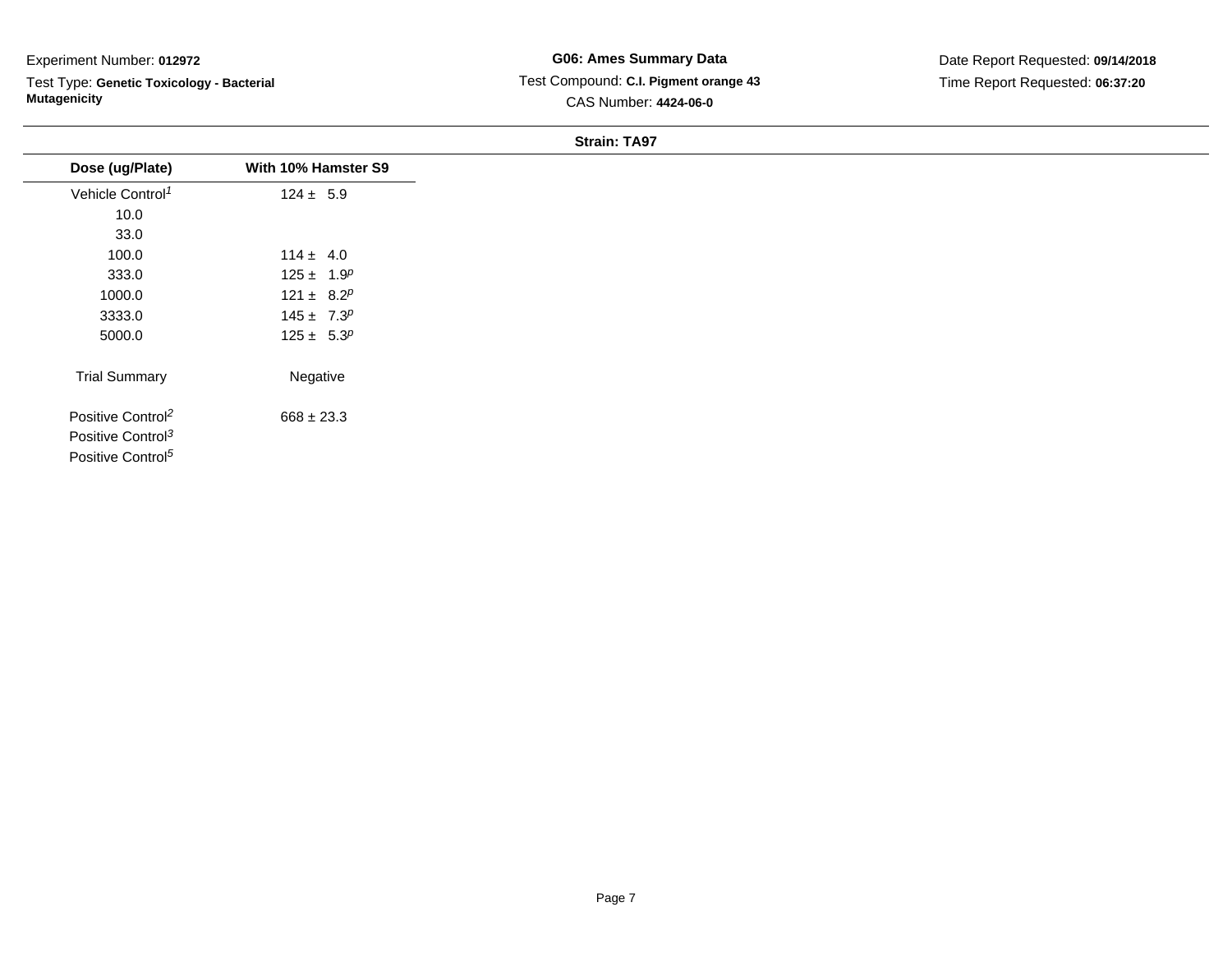Test Type: **Genetic Toxicology - Bacterial Mutagenicity**

# **G06: Ames Summary Data** Test Compound: **C.I. Pigment orange 43**CAS Number: **4424-06-0**

Date Report Requested: **09/14/2018**Time Report Requested: **06:37:20**

|                               |                   |                   | <b>Strain: TA98</b>          |                        |                        |
|-------------------------------|-------------------|-------------------|------------------------------|------------------------|------------------------|
| Dose (ug/Plate)               | <b>Without S9</b> | <b>Without S9</b> | <b>With 10% Rat S9</b>       | <b>With 10% Rat S9</b> | With 10% Hamster S9    |
| Vehicle Control <sup>1</sup>  | $11 \pm 0.3$      | $17 \pm 2.7$      | $24 \pm 4.9$                 | $29 \pm 1.5$           | $23 \pm 1.8$           |
| 10.0                          |                   | $26 \pm 3.3$      |                              |                        |                        |
| 33.0                          |                   | $44 \pm 2.7$      |                              |                        |                        |
| 100.0                         | $128 \pm 1.2$     | $119 \pm 12.9$    | $31 \pm 1.5$                 | $28 \pm 2.4$           | $26 \pm 4.4$           |
| 333.0                         | $236 \pm 10.1$    | $211 \pm 10.5$    | $28 \pm 3.5^p$               | $25 \pm 2.4^p$         | $34 \pm 1.5^p$         |
| 1000.0                        | $251 \pm 8.3^p$   | $257 \pm 18.6^p$  | 41 ± 4.5 <sup><i>p</i></sup> | $32 \pm 3.8^p$         | $38 \pm 2.6^p$         |
| 3333.0                        | $254 \pm 1.3^p$   | $226 \pm 12.4^p$  | $50 \pm 8.4^p$               | $42 \pm 6.9^p$         | $49 \pm 6.7^p$         |
| 5000.0                        | $233 \pm 5.6^p$   | $188 \pm 14.4^p$  | $58 \pm 1.3^p$               | $35 \pm 3.2^p$         | $52 \pm 3.7^p$         |
| <b>Trial Summary</b>          | Positive          | Positive          | <b>Weakly Positive</b>       | Negative               | <b>Weakly Positive</b> |
| Positive Control <sup>2</sup> |                   |                   |                              |                        | $993 \pm 41.5$         |
| Positive Control <sup>3</sup> |                   |                   | $1056 \pm 48.6$              | $917 \pm 21.8$         |                        |
| Positive Control <sup>6</sup> | $1532 \pm 31.8$   | $1601 \pm 31.5$   |                              |                        |                        |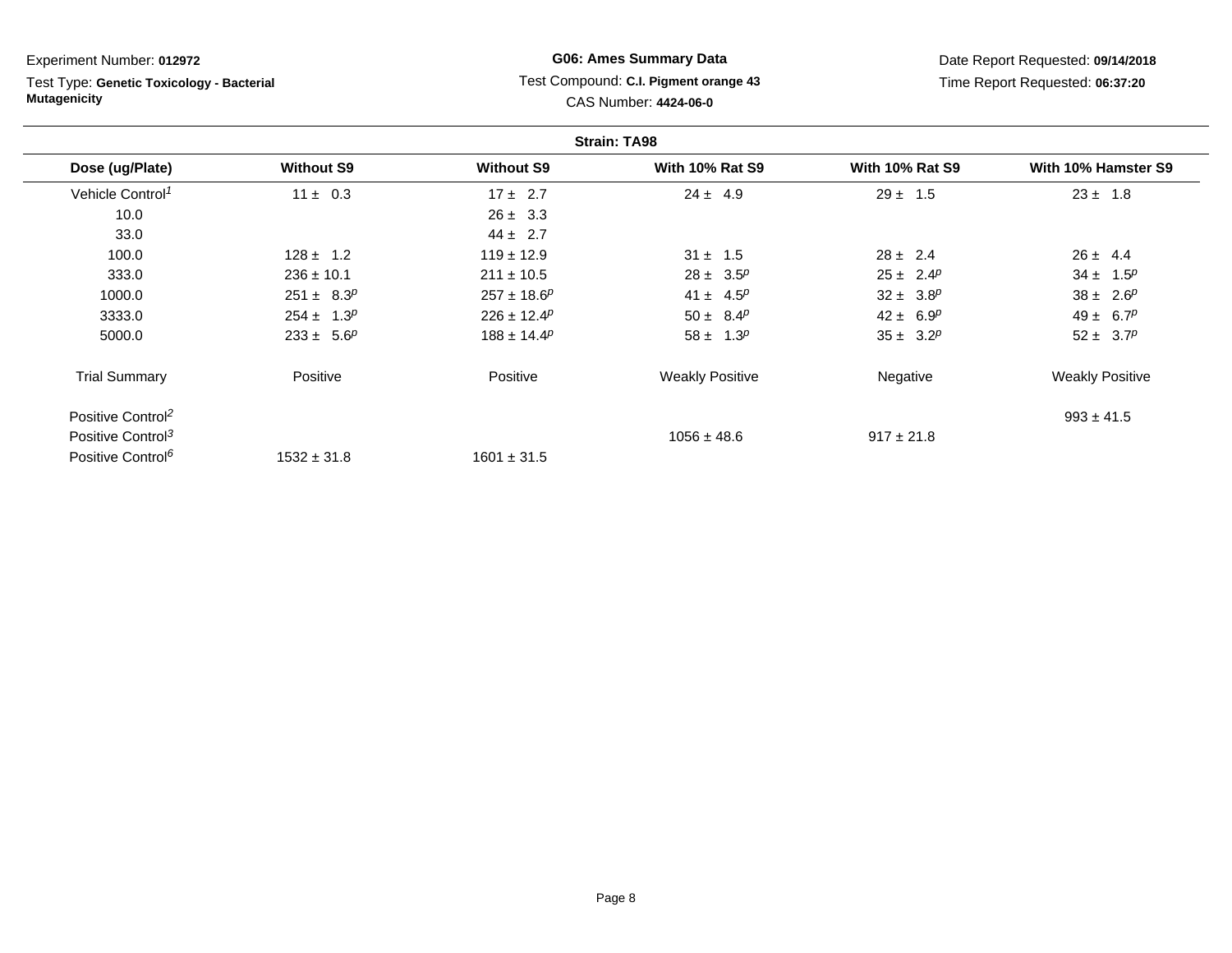Test Type: **Genetic Toxicology - Bacterial Mutagenicity**

### **G06: Ames Summary Data** Test Compound: **C.I. Pigment orange 43**CAS Number: **4424-06-0**

| Dose (ug/Plate)               | With 10% Hamster S9    |
|-------------------------------|------------------------|
| Vehicle Control <sup>1</sup>  | $24 \pm 1.5$           |
| 10.0                          |                        |
| 33.0                          |                        |
| 100.0                         | $26 \pm 5.0$           |
| 333.0                         | $32 \pm 1.5^p$         |
| 1000.0                        | $34 \pm 3.3^p$         |
| 3333.0                        | 63 ± $0.9^p$           |
| 5000.0                        | $39 \pm 2.4^p$         |
| <b>Trial Summary</b>          | <b>Weakly Positive</b> |
| Positive Control <sup>2</sup> | $709 \pm 31.0$         |
| Positive Control <sup>3</sup> |                        |
| Positive Control <sup>6</sup> |                        |